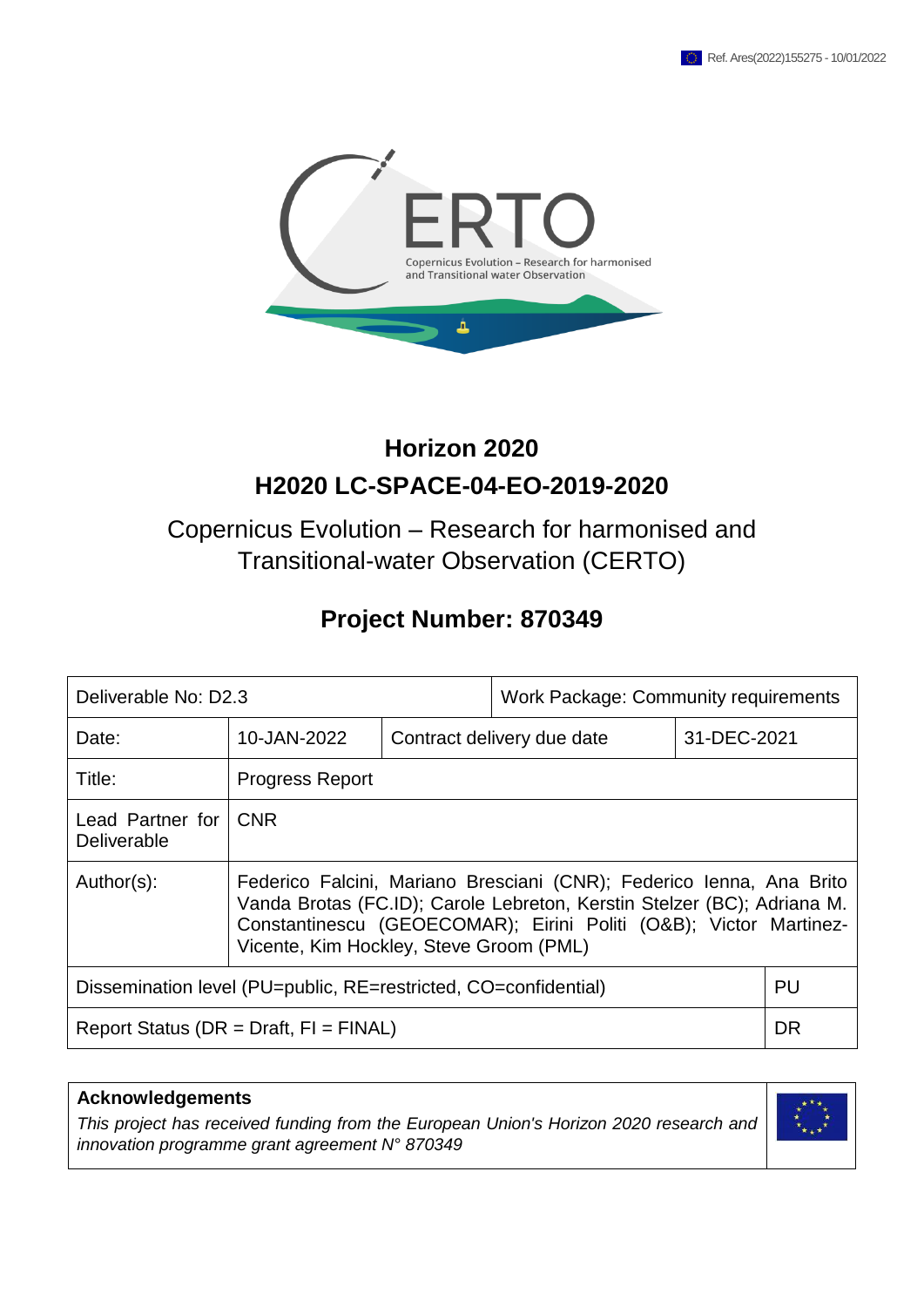# **Table of Contents**

| <b>Executive Summary</b><br>1.                                     |    |
|--------------------------------------------------------------------|----|
| Introduction<br>2.                                                 | 4  |
| Description of CERTO products and indicators to be developed<br>3. | 6  |
| 3.1. Products and indicators for planning and management           | 6  |
| 3.2. Products and indicators to support EU policy                  | 7  |
| 3.3. Social-Ecological System Vulnerability Index (SESVI)          | 7  |
| Interactions with Users<br>4.                                      | 10 |
| Feedback regarding development of indicators<br>4.1                | 10 |
| Products and indicators for planning and management<br>4.1.1       | 12 |
| Products and indicators to support EU policy<br>4.1.2              | 13 |
| Presentation of SESVI and discussions<br>4.2                       | 13 |
| Conclusions<br>5.                                                  | 15 |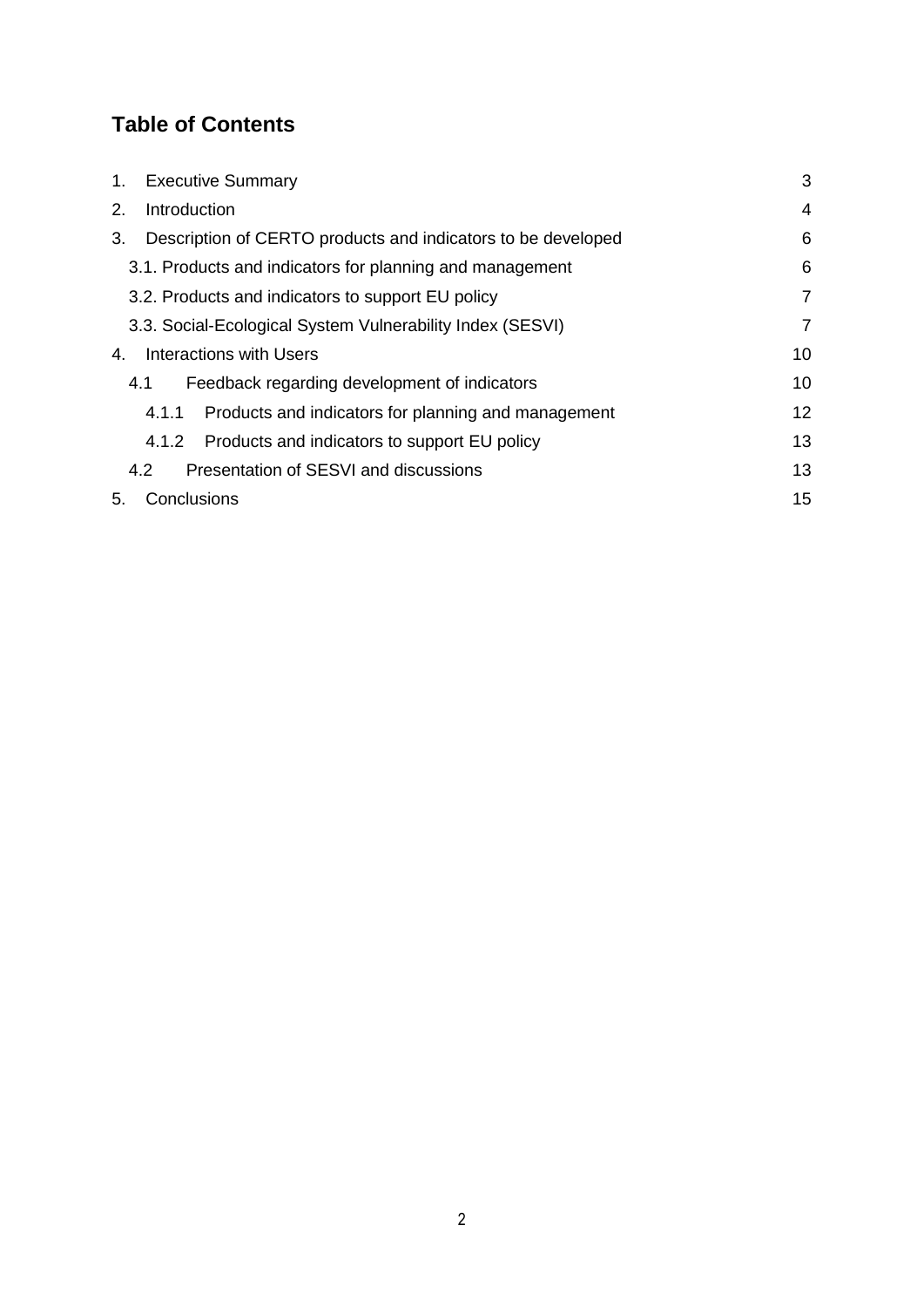# <span id="page-2-0"></span>**1. Executive Summary**

- This report is the third deliverable of CERTO WP2. Its objective is to describe progress in Work Package 2 (WP2) during year 2 of CERTO, highlighting feedback from the on-going exchange of information and requirements between CERTO case study leaders and CERTO users and stakeholders. Users were selected from a variety of aspects: different requirements in terms of targeted sectors, different interaction with the Copernicus services, and different types of users, in accordance with the scheme we presented in the deliverable D2.1
- This deliverable provides a brief review of products and indicators developed in CERTO WP6 and presented to CERTO users and stakeholders in order to receive feedback and additional technical requirements. The exchange with users and stakeholders has been carried out by means of one-to-one interviews. The exchanges also included the description of the Socio-Ecological System Vulnerability Index (SESVI).
- Feedback from users and stakeholders during the year is reported in this deliverable. Results from the survey are framed in terms of i) fitness of purpose; ii) targeted temporal and spatial resolution; iii) required aggregator; iv) data format; and v) type of operationality. The survey also includes suggestions and additional comments from the users and stakeholders.
- Feedback regarding the Socio-Ecological System Vulnerability Index (SESVI) is organised in terms of suitability of the various indicators that compose SESVI, their weight, need of additional indicators, and thresholding.
- The deliverable finally presents the future activities of WP2, which will be dedicated to the continuous, ongoing interaction with CERTO users and stakeholders that will guarantee adequacy and suitability of products and indicators of the CERTO Prototype.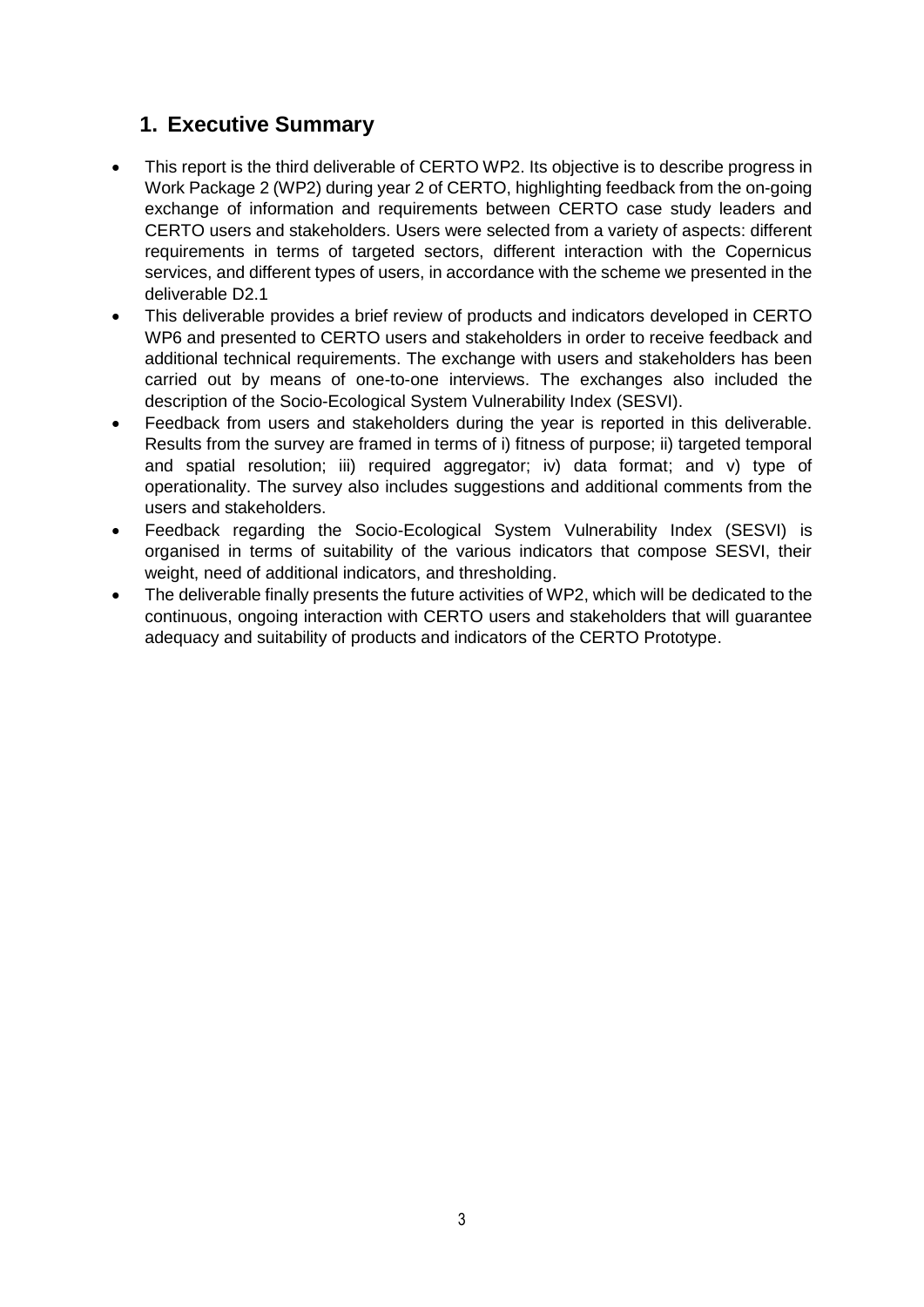# <span id="page-3-0"></span>**2. Introduction**

The general objective of WP2 is to identify user needs, content, technical and quality requirements in terms of specific information required on any aspect of the state of transitional waters. WP2 surveys focus on: i) user-led product definition and development; ii) tailored endproducts and indicators; iii) increased project visibility and awareness; iv) information sharing. This is considered as a first step in the co-design and implementation of services and products and sets the basis for an on-going relationship with stakeholders, encouraging multidirectional communication and develop contact networks.

WP2 started the process of continuous engagement with local stakeholders in six European case studies (Table 1), where monitoring and diagnosing water quality is crucial for socioeconomic reasons. The six user-case studies encompass a wide variety of stakeholders to focus attention on industrial, policy, and environmental issues in poorly characterised transitional waters (three lagoons and three estuaries) each with associated coastal zones. CERTO case studies are characterised and potentially affected by eutrophication, changes of nutrient and sediment loads, river-sea interactions, dredging, as well socio-ecological changes. The six case studies have been carefully selected to be complementary but also overlap in terms of service or user characteristics, in order to avoid basing conclusions only on a single instance. Each of the six case studies is connected with one project partner, taking advantage of local contacts, and each case study has one or more local users. Dialogue with local users and stakeholders, therefore, focuses on current gaps in data availability from the Copernicus services (jointly exploring what is available and how it could or could not be used), followed by formulation of a minimum and ideal set of requirements for the CERTO Prototype (e.g., water quality variables, spatial resolution, and product uncertainty). This first step produced a user needs analysis, which was done through a series of interviews conducted in 2020 under WP2. A full description of the interview results can be found in Deliverable D2.1.

Following the first interviews with users and stakeholders, a second round of interviews was performed in the final trimester of 2021, providing updates on CERTO's progress. These meetings were essential to present progress on indicator development and to receive continued feedback from the users, which is key to making adjustments during the development phase, promoting improvement of the final set of indicators. Moreover, this second step, on one hand reinforced the on-going, mutual interaction with CERTO case study leaders and local users and stakeholders; on the other hand, it allowed an intermediate exchange of information on how CERTO indicators would be most effective for consolidated and new potential users of the six case studies. Indeed, engaging with Users is crucial during the CERTO indicators development phase, to perform necessary adjustments and refine technical requirements before the Demonstration Phase in 2022/3, noting the nine-month extension to the project. This deliverable D2.3 presents results of those interviews, which were summarised by means of a questionnaire (in the form of a spreadsheet file) that followed a similar scheme of the one proposed for the deliverable D2.1 (approved by the University of Stirling Ethics committee). The questionnaire formed the basis of one-to-one discussions with the users and stakeholders and triggered open discussions on CERTO's indicators and targeted products that were identified from D2.1, D6.1, and D6.2.

Due to COVID-related restrictions, the one-to-one interviews were mostly conducted by using zoom, skype or telephone media, and involved those local users and stakeholders that had expressed interest in exploiting CERTO products. Although the one-to-one approach slowed the survey process, it guaranteed receiving feedback from those local Users who did not speak English fluently. Furthermore, since the second round of user consultation is ongoing, notably due to delays due to COVID-19, this report describes progress to date in year 2 of CERTO.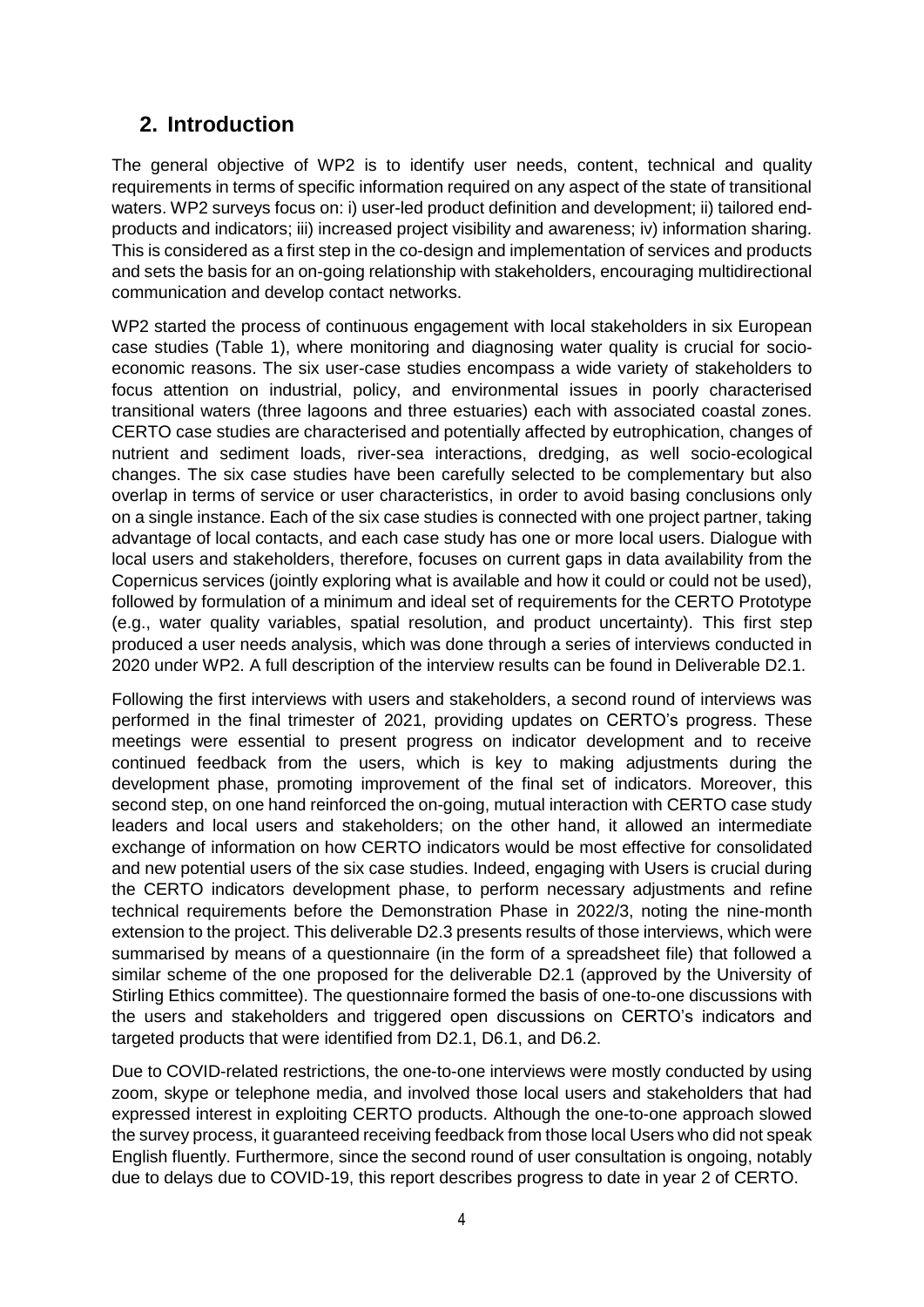**Table 1.** *CERTO case studies: Danube Delta (Black Sea), Venice Lagoon and North Adriatic Sea (Mediterranean Sea), Tagus Estuary (Atlantic Ocean), Plymouth Sound (English Channel), Elbe Estuary and German Bight (North Sea), Curonian Lagoon (Baltic Sea)* 

| User-case areas                                   | Institutional lead partner |
|---------------------------------------------------|----------------------------|
| 1. Danube Delta                                   | GeoEcoMar                  |
| 2. Venice Lagoon and North<br><b>Adriatic Sea</b> | <b>CNR</b>                 |
| 3. Tagus Estuary                                  | FC.ID                      |
| 4. Plymouth Sound                                 | <b>PML</b>                 |
| 5. Elbe Estuary and German Bight                  | BC                         |
| 6. Curonian Lagoon                                | <b>CNR</b>                 |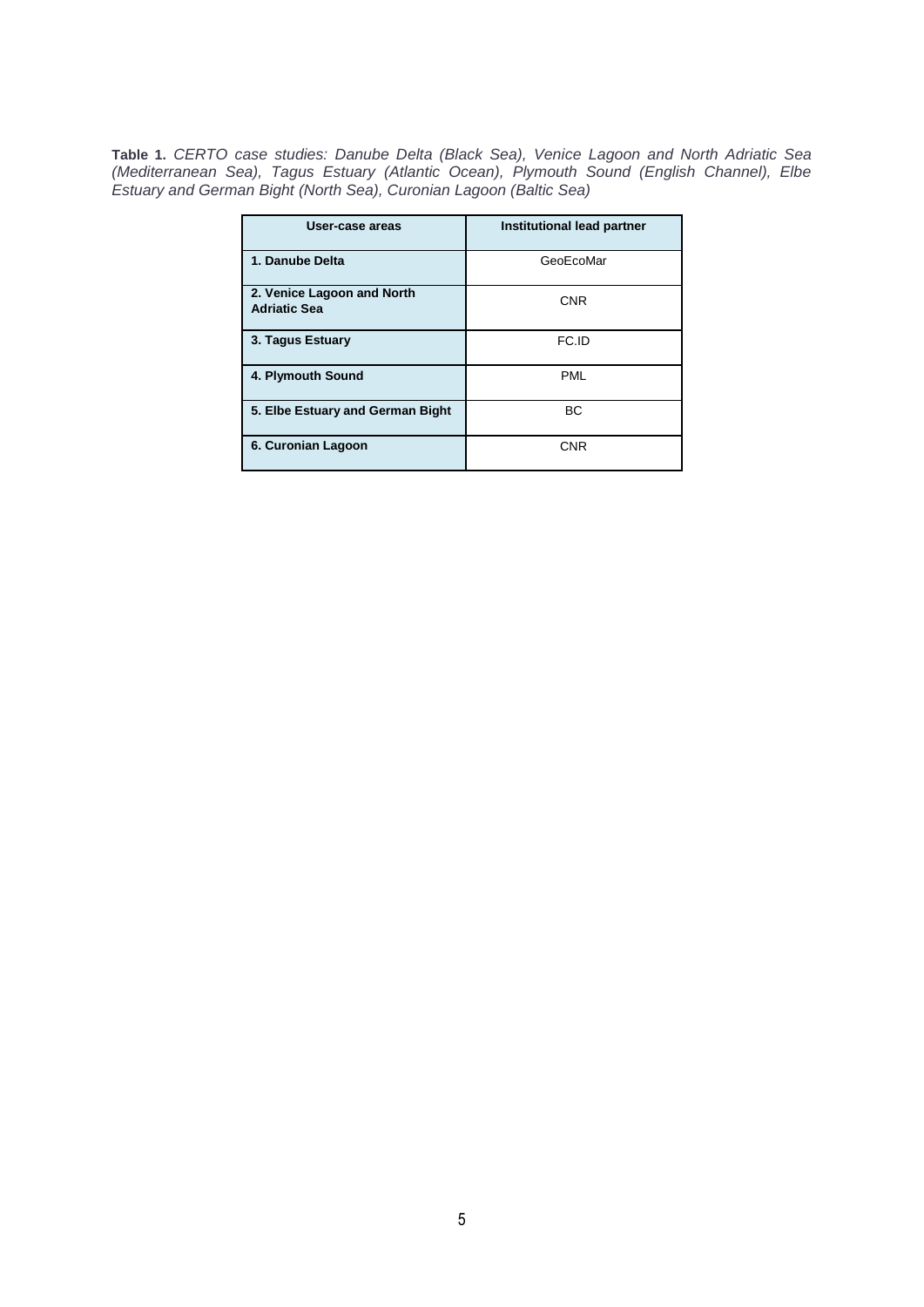## <span id="page-5-0"></span>**3. Description of CERTO products and indicators to be developed**

This section describes the indicators presented to users in the consultations. Readers familiar with the outputs or deliverables in WP6 (especially D6.2) may wish to jump to section 4.

WP2 surveys highlighted the need for indicators that are relevant to the biological structure, composition, and overall quality of the water in transitional and coastal environments. Concentration of Total Suspended Matter (TSM), Chlorophyll-a Concentration (CHL), and Sea Surface Temperature (SST) were the main parameters required by most of the users for all case studies; Water Turbidity (TUR) was also of high importance for several users. A crucial need that emerged from the surveys was the ability to synoptically monitor the parameters listed above, at specific spatial and temporal resolution (see Deliverable D2.1 and the User Requirements Analysis in D6.1), a feature that, in turn, highlighted the need to provide high quality satellite products for transitional regions.

From this analysis, four indicators were selected for further development by WP6. Two indicators were focused on the identification of turbidity maximum zones and dredging areas; and two indicators were focused on the analysis of phytoplankton dynamics, more specifically the CHL 90th percentile (CHL P90) and the bloom phenology metrics. In addition, the Socio-Ecological System Vulnerability Index (SESVI) complements the four water quality indicators by encompassing both social and ecological components by means of exposure, sensitivity, and adaptive capacity of the study areas to ecological pressures and changes. It gives an exemplar of more complex indicators that would typically be developed or executed by downstream service providers working closely with local end users. Moreover, SESVI was highlighted in the first external CERTO review as "an important element of the project and should be pursued with the available **consultations** and data."

The description of each indicator is briefly summarised below. Adjustments and improvements regrading technical requirements of these indicators might be required during the second part of the development phase. This Deliverable D2.3 is therefore meant to provide user feedback in this crucial development phase.

## <span id="page-5-1"></span>**3.1. Products and indicators for planning and management**

Products and indicators focussing on the influence of sediment and terrigenous loads are being developed and are based on EO products of Total Suspended Matter (TSM) and/or Turbidity (TUR). The subsequent indicators will be aimed at detection of i) maximum turbidity zone/high loads zone; and ii) dredging activities. These indicators allow analysis of trends and recognise the impact of tides and coastal infrastructures on transitional waters.

Accumulation of suspended matter is mainly due to the unbalance of sediment transport towards the open sea/out of the estuary and the transport coming from the upper river (or riverine system) for a longer period. This, in general, causes an increase of the turbidity zone and tends to shift upstream. On the other hand, during a flooding event, the turbidity zone decreases since most of the suspended matter gets washed out. Finally, the presence of infrastructures (e.g., flood gates, harbours, wharves, breakwater structures, etc.) may also trigger sediment accumulation and abrupt changes of the eco-geomorphological systems.

One of the main issues related to these indicators is the definition of thresholds, as well as the type of representation. Absolute thresholds for TUR/TSM values may need to be normalised in order to provide an adequate monitoring of expansion/reduction of maximum turbidity zone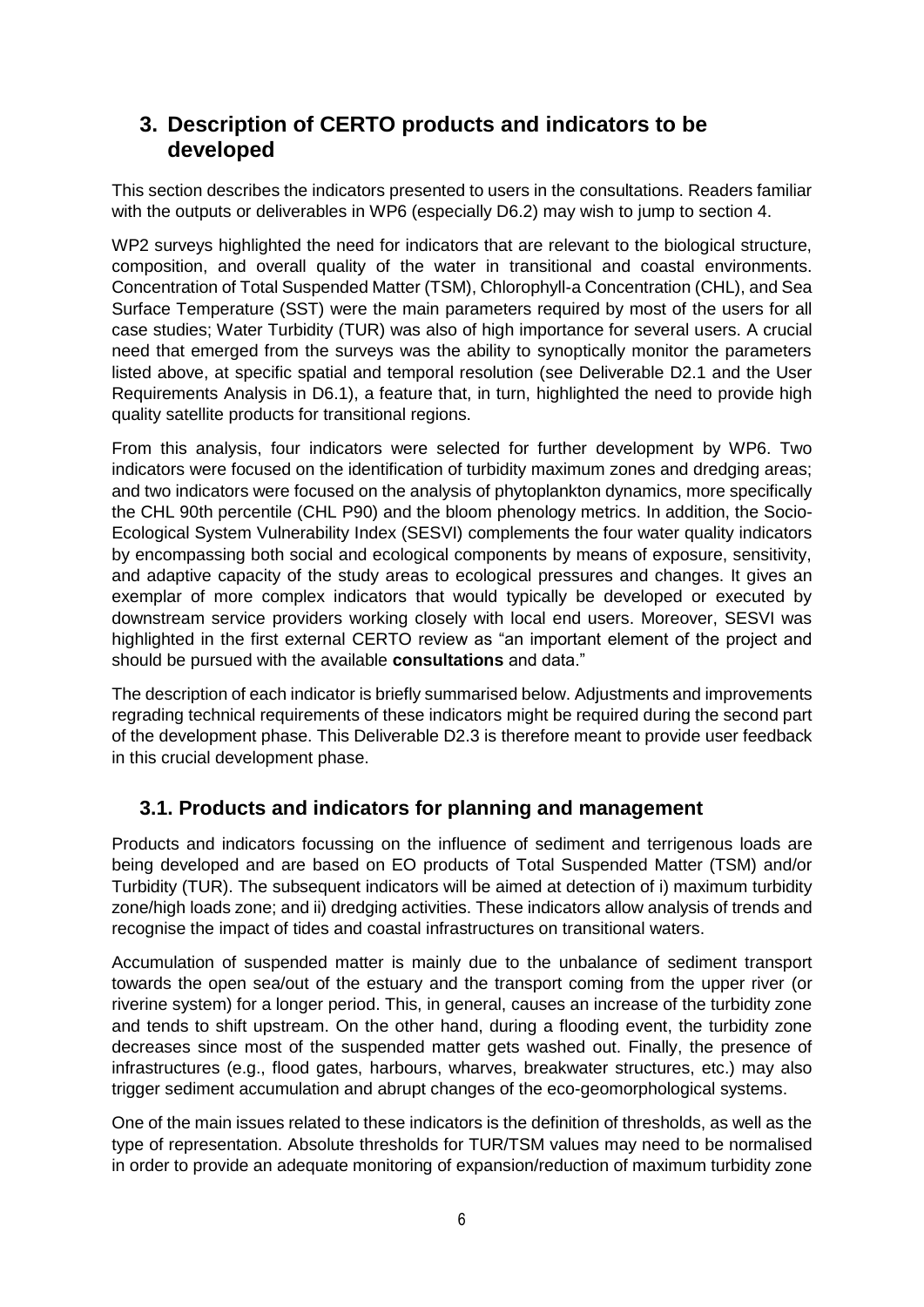for each specific case study. Moreover, the maximum zone turbidity indicators may be presented to users in different forms, depending on their interests. The scope of the new WP2 survey (reported in this deliverable D2.3) and of the ongoing process of exchange with CERTO users and stakeholder refines the development and presentation of products and indicators for planning and management.

### <span id="page-6-0"></span>**3.2. Products and indicators to support EU policy**

These indicators are meant for the evaluation of specific metrics of EU Water and Marine Strategy Framework Directives (WFD/MSFD) and provide information on ecosystem health through the analysis of phenological metrics, used to study the dynamics of phytoplankton blooms. In particular, two sets of common indicators were developed for the six CERTO case studies: i) the Chlorophyll-a 90th percentile (CHL P90), calculated by using continuous remote sensing datasets over the growing season, and ii) the Phytoplankton bloom phenology metrics, determined from the time of bloom initiation, peak, and end, as well as from the main bloom duration, number of blooms, and bloom amplitude and area.

The indicators are based on CHL products, generated (in the preliminary data production) by different algorithms, i.e., OC2, Gilerson, and Gons05, which are meant to work for clear waters, medium range turbid waters, and high turbidity waters, respectively. The suitability of the CHL product depends on the regional characteristics of each area and bio-optical algorithms will be regionally refined based on the assessment of optical water types. Therefore, once the final and improved CHL product from CERTO is available, indicators will be computed again in order to guarantee the suitability of products and indicators.

Phenological metrics include: i) CHL mean (mg m<sup>-3</sup>); ii) CHL maximum (mg m<sup>-3</sup>); iii) amplitude of the bloom (mg m<sup>-3</sup>); iv) day/week of bloom initiation; v) day/week of bloom peak; vi) day/week of bloom termination; vii) duration of bloom in days/weeks; viii) area (km<sup>2</sup>) of the bloom (over a given threshold CHL value). Blooms are identified by using two criteria: i) CHL must surpass a threshold of 5% of the annual CHL median, and ii) this condition must be maintained for a minimum of 15 days. Bloom duration is calculated as the difference in days/weeks between initiation and termination of the bloom, while the amplitude corresponds to the difference between the annual maximum and mean.

## <span id="page-6-1"></span>**3.3. Social-Ecological System Vulnerability Index (SESVI)**

The Social-Ecological System Vulnerability Index (SESVI) addresses needs that are related to broad aspects of water bodies, identifying hotspots across wide regions and holistically assessing how different factors may affect social and/or ecological systems, allowing for comparison among different sites. SESVI provides information on how vulnerable a water body system is, based on its socioeconomic and environmental characteristics. Here vulnerability is defined on a case-by-case basis to suit local user needs; consequently, SESVI is tailored to a specific site. On the other hand, SESVI can also be defined universally and thus applied "globally" for comparison across multiple sites. SESVI can help policy managers and decision-makers quickly identify vulnerability hotspots in their region, recognising change that further informs the degree of vulnerability. It can, therefore, be used to reveal the most relevant pressure factors in a water body.

SESVI is based on three main vulnerability assessment components: (1) exposure, (2) sensitivity, and (3) adaptive capacity. *Exposure* refers to external forcing due to climate change, environmental change and/or human activities; *sensitivity* refers to the inherent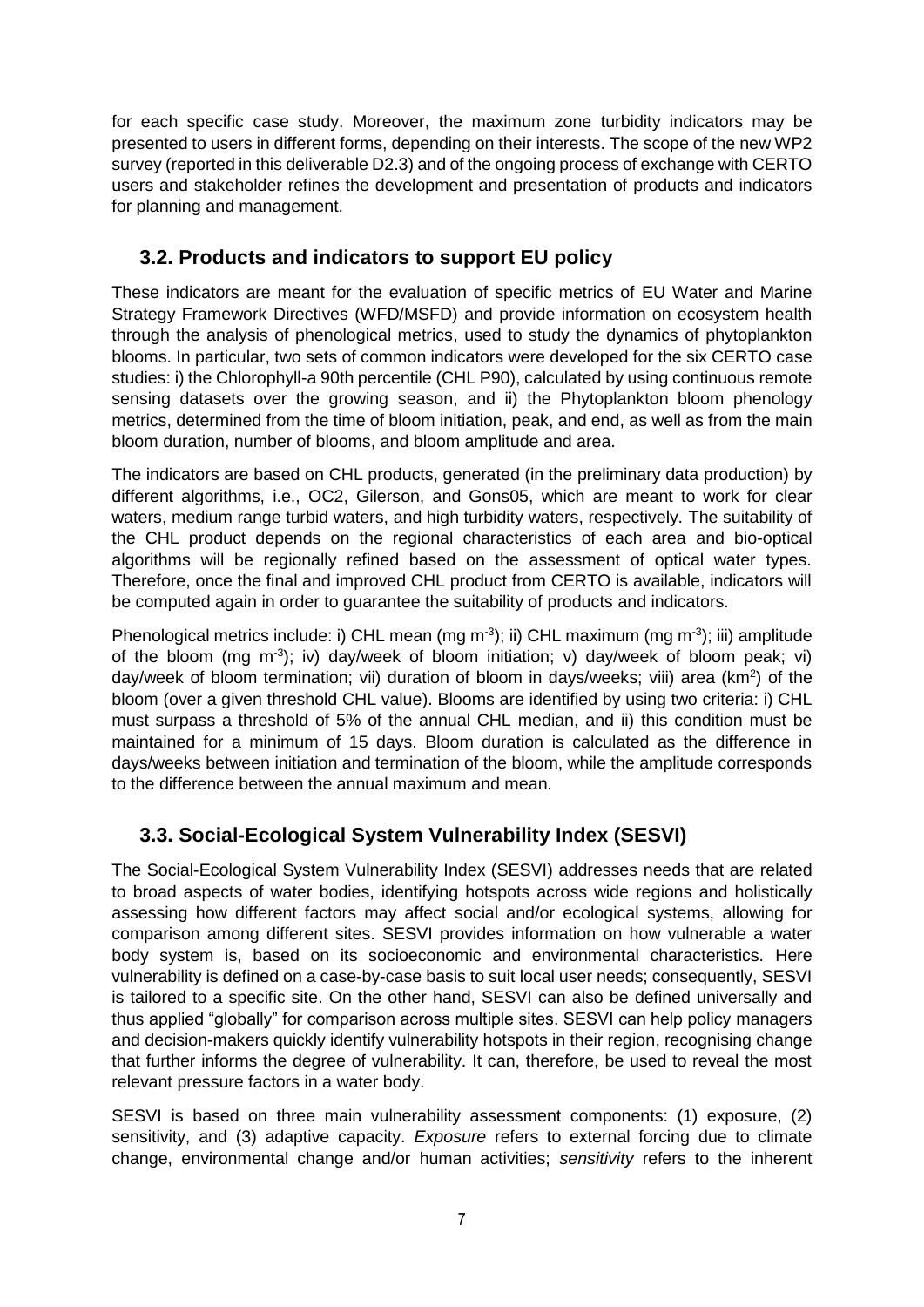degree of resilience of the ecological system to external forcing, and *adaptive capacity* indicates the social system's degree of resilience and measures of adaptation to change.

At the base of these components there is a selection of suitable variables, indicators, and/or descriptors, which are dependent on the type of water body of interest and the main pressures acting on it. The whole process encompasses the recognition of pressures in the CERTO case study sites and the subsequent datasets and indicators that describe these pressures. Table 2 and Figure 1 (from Deliverable D6.2) lists the datasets sourced and processed to date.

| Data type                                                             | Dataset name/Data source                                                                                   | <b>Dataset version</b>            |  |
|-----------------------------------------------------------------------|------------------------------------------------------------------------------------------------------------|-----------------------------------|--|
| <b>Population density</b>                                             | Gridded Population of the World, Version 4<br>(GPWv4): Population Count and Density,<br><b>Revision 11</b> | 4.11                              |  |
| <b>Fertilisers</b>                                                    | <b>FAOSTAT Fertilisers (Agricultural use)</b>                                                              | (Accessed:<br><b>Summer 2021)</b> |  |
| <b>Elevation</b>                                                      | Shuttle Radar Topography Mission 1 Arc-<br>Second Global                                                   | 3                                 |  |
| <b>River basins</b>                                                   | HydroBASINS 15s                                                                                            | (Accessed:<br><b>Summer 2021)</b> |  |
| <b>River network</b>                                                  | <b>HydroRIVERS 15s</b>                                                                                     | (Accessed:<br><b>Summer 2021)</b> |  |
| <b>Land Cover</b>                                                     | <b>Copernicus Land Monitoring Service (CLMS)</b><br><b>Global CORINE Land Cover</b>                        |                                   |  |
| <b>IPCC Sea Level Rise</b><br>projections                             | Projected Sea-Level Rise Under Different SSP<br><b>Scenarios</b>                                           | (Accessed:<br>October 2021)       |  |
| <b>Mean tidal amplitude</b><br>European Atlas of the Seas<br>(range)  |                                                                                                            | (Accessed:<br>October 2021)       |  |
| <b>Extreme precipitation</b>                                          | Number of precipitation days exceeding 20mm                                                                |                                   |  |
| <b>Employment in marine</b><br>fisheries, aquaculture &<br>processing | European Atlas of the Seas; DG Mare<br>Employment in marine sectors                                        | (Accessed:<br>October 2021)       |  |
| <b>Employment in coastal</b><br>tourism                               | European Atlas of the Seas; DG Mare<br>Employment in marine sectors                                        | (Accessed:<br>October 2021)       |  |
| <b>Employment in maritime</b><br>transport                            | European Atlas of the Seas; DG Mare<br>Employment in marine sectors                                        |                                   |  |
| <b>Employment in ports,</b><br>warehousing and water<br>projects      | European Atlas of the Seas; DG Mare<br>Employment in marine sectors                                        | (Accessed:<br>October 2021)       |  |
| (Marine) Natura 2000<br>European Atlas of the Seas<br>sites           |                                                                                                            | (Accessed:<br>October 2021)       |  |
| <b>Population aged 65</b><br>years and more (urban<br>region)         | European Atlas of the Seas; Eurostat                                                                       | (Accessed:<br>October 2021)       |  |
| <b>Median age at national</b><br>level                                | Eurostat - Median age at national level                                                                    | (Accessed:<br>October 2021)       |  |
| <b>Ageing population</b>                                              | Eurostat - Increase in the share of the<br>population aged 65 years or over between 2010<br>and 2020       | (Accessed:<br>October 2021)       |  |

**Table 2.** *Datasets sourced and processed to date for SESVI. Datasets not sourced yet are not listed (see Fig. 1for the full list of datasets under consideration at this stage).* 

A following step is then the definition of suitable thresholds for those indicators, based on various criteria that are tailored to each indicator. Effort is made to create these thresholds applicable across Europe so that they can be applied to all the six CERTO Case Studies and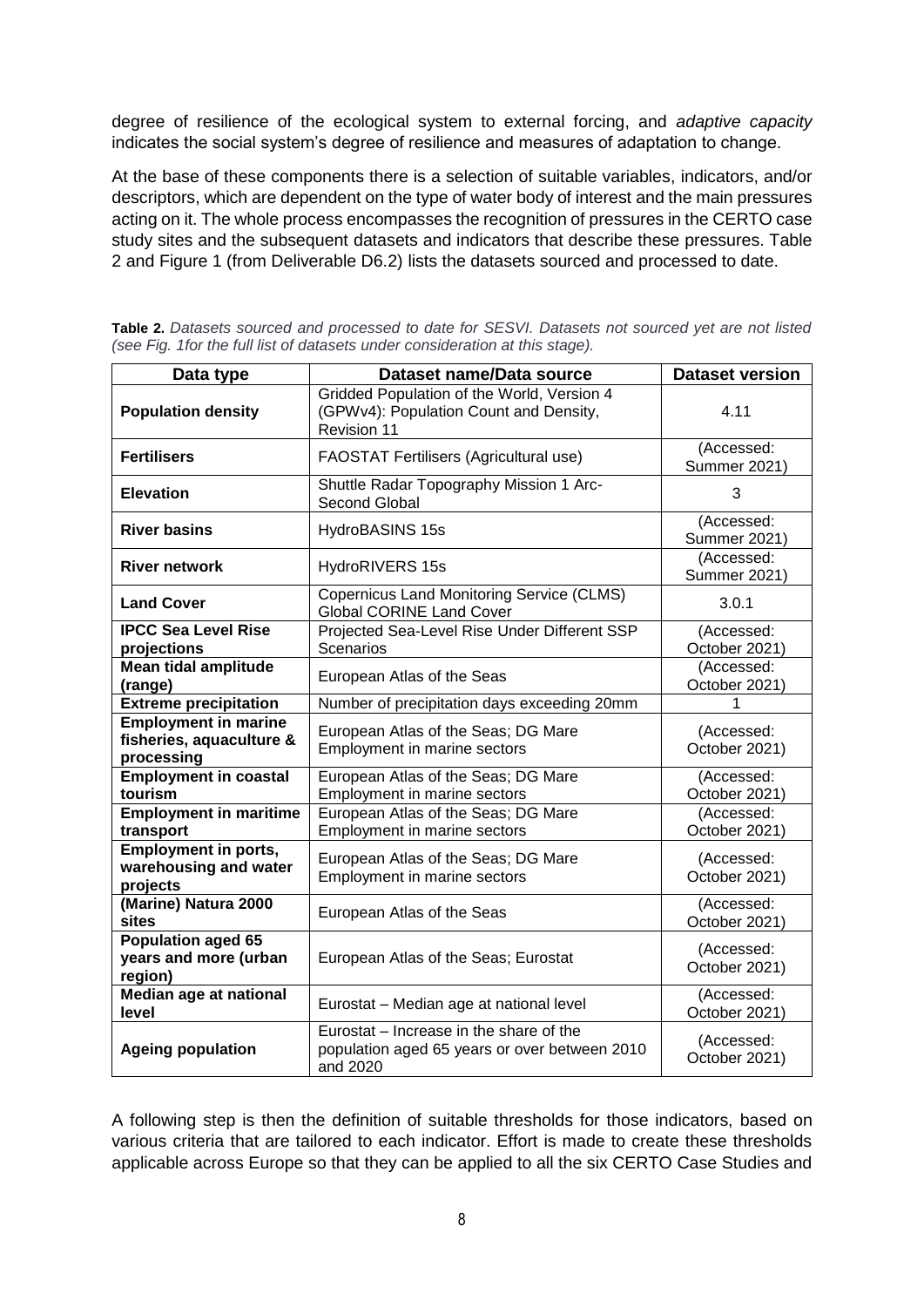produce comparable results. To each indicator a specific weight can be assigned, based on local characteristics.



Figure 1. The SESVI wheel summarises in an intuitive visual way the different levels of scoring applied during the application of SESVI. Once applied, a 4-colour traffic-light approach (blue, green, yellow, and red) is used to assign colours to each indicator, component and the SESVI score itself.

SESVI development requires interaction with experts, such as local Case Study CERTO teams and local stakeholders. This lead to the identification of suitable indicators and sourcing of datasets from the CERTO prototype and multiple other sources. Continuous user interaction is, therefore, necessary to ensure the datasets used and thresholds applied are relevant to stakeholders, an ongoing process that will guarantee to demonstrate and interpret the results and receive feedback for potential improvements.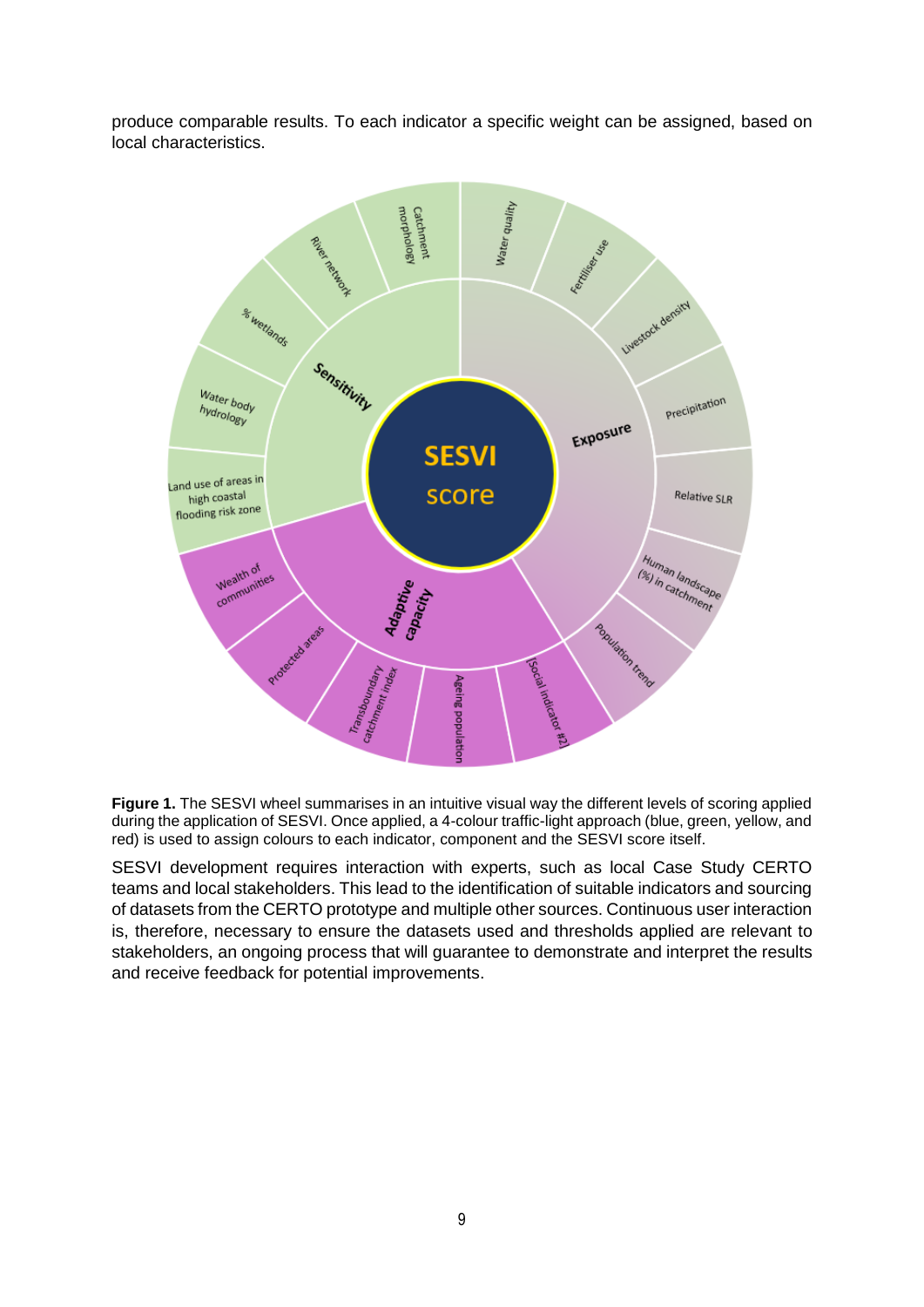# <span id="page-9-0"></span>**4. Interactions with Users**

Starting from the list of users that were presented in the Deliverable D2.1, we carried out a second round of one-to-one interviews, in order to collect additional requirements and feedback in the frame of products and indicators that have been developed in WP6. Since, this report describes progress during the year, noting that interviews will continue into year 3, not least due to continuing restrictions due to COVID-19 and the 9-month extension to the projects, the analysis of the information gathered has been performed at the level of the sectors, in a cross-site fashion.

During the interviews each case study leader showed and explained to local users and stakeholders *ad hoc* presentations regarding the WP6 parameters and indicators briefly summarised in the previous Section. Case study leaders also provided visual examples and preliminary results for all CERTO case studies. Presentations included a specific section, fully dedicated to the SESVI.

### <span id="page-9-1"></span>**4.1 Feedback regarding development of indicators**

For each test case areas, we collected information on the most suitable service and technical requirements that the users envisioned for CERTO parameters and indicators. In particular, users were asked to provide information on:

- Spatial and temporal resolutions required for developed parameters and indicators
- Type of aggregation (i.e., daily, weekly means, monthly means, seasonal means, or climatological means)
- Production mode (i.e., near real-time or reanalyses)
- Data format (i.e., GeoTIFF, netCDF, single point/boxed averaged time series, etc.)
- Type of service (operational, on demand)

This type of information was summarised by using schematic spreadsheets, filled by users with the help of case study leaders (Figures 1, 2 and 3). Finally, users were asked to provide information on the suitability of parameters and indicators, as well as eventual improvements (Sub-section 4.1.1 and 4.1.2).

In general, spatial and temporal resolution of CERTO parameters and indicators (daily, weekly products at 50-100 m spatial resolution) were found to be suitable. Some users, however, highlighted the need of integrated data and analysed information. This results from the fact that several users cannot handle a direct provisioning of data and products, but rather, they would prefer a user-friendly visualisation of the indicators, along with an *ad hoc* analysis to highlight trends and anomalies in time and space. Some users asked for smart visualisation tools (e.g., apps for mobile phones) in order to have the water quality information in an easy and portable format.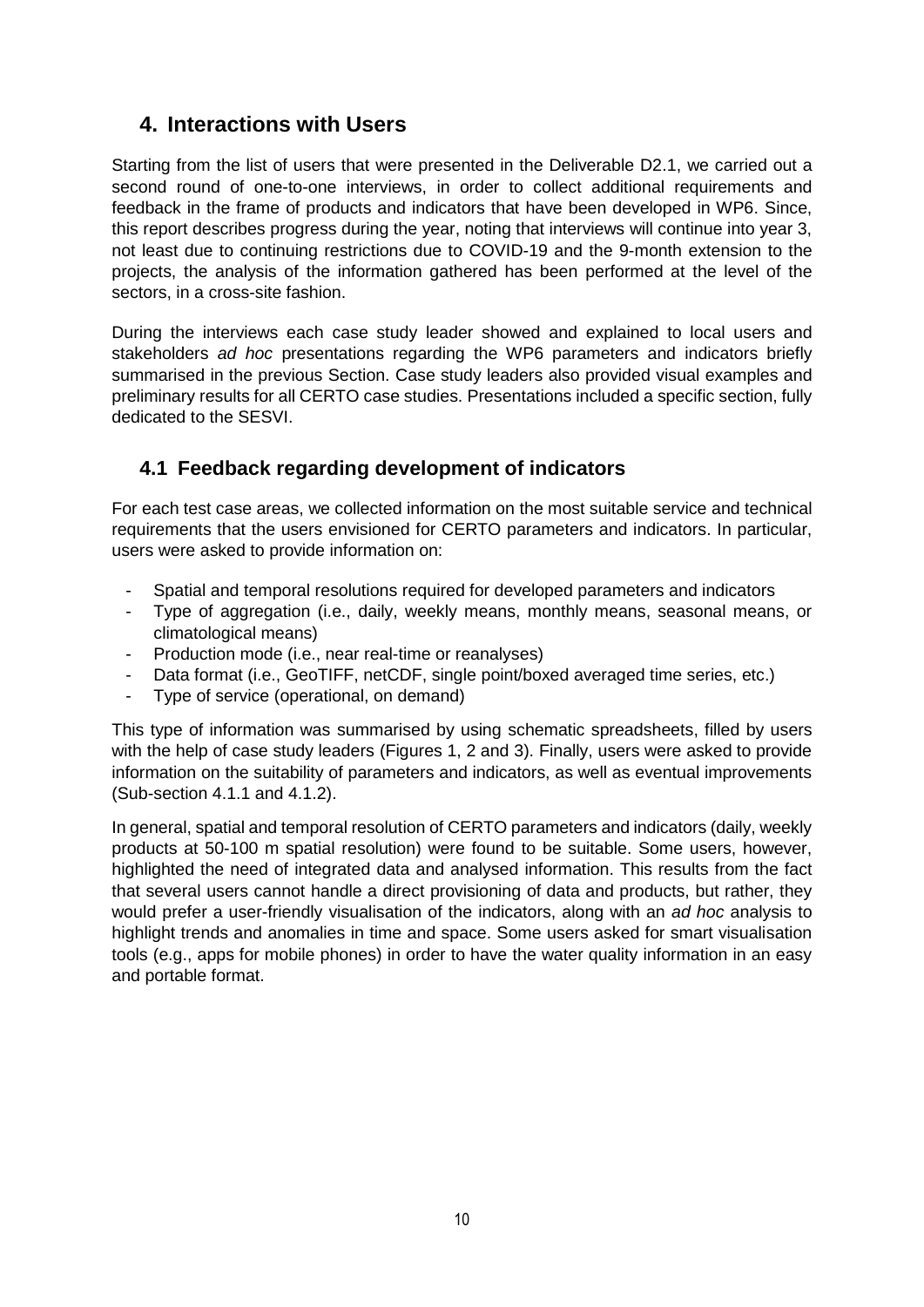

**Figure 2.** Statistical representation (%) of the outcomes from the 2021 WP2 surveys regarding Type of Aggregator. About 60% of local users would prefer daily products, almost 40% and 30% of users asked for monthly and weekly means, respectively. Few users (~10%) are interested in annual means.



**Figure 3.** Statistical representation (%) of the outcomes from the 2021 WP2 surveys regarding the Production Mode. About 60% of local users would prefer real-time products while 40% of users asked for reprocessed (not real-time) products.



**Figure 4.** Statistical representation (%) of the outcomes from the 2021 WP2 surveys regarding Data Format. All users asked for raster images while 80% would also prefer time series in the form of spreadsheet files. Few users are interested on GeoTIFF (35%) and NetCDF (25%) files. It is worth noting that 20% of users would also prefer product visualisation for smartphones.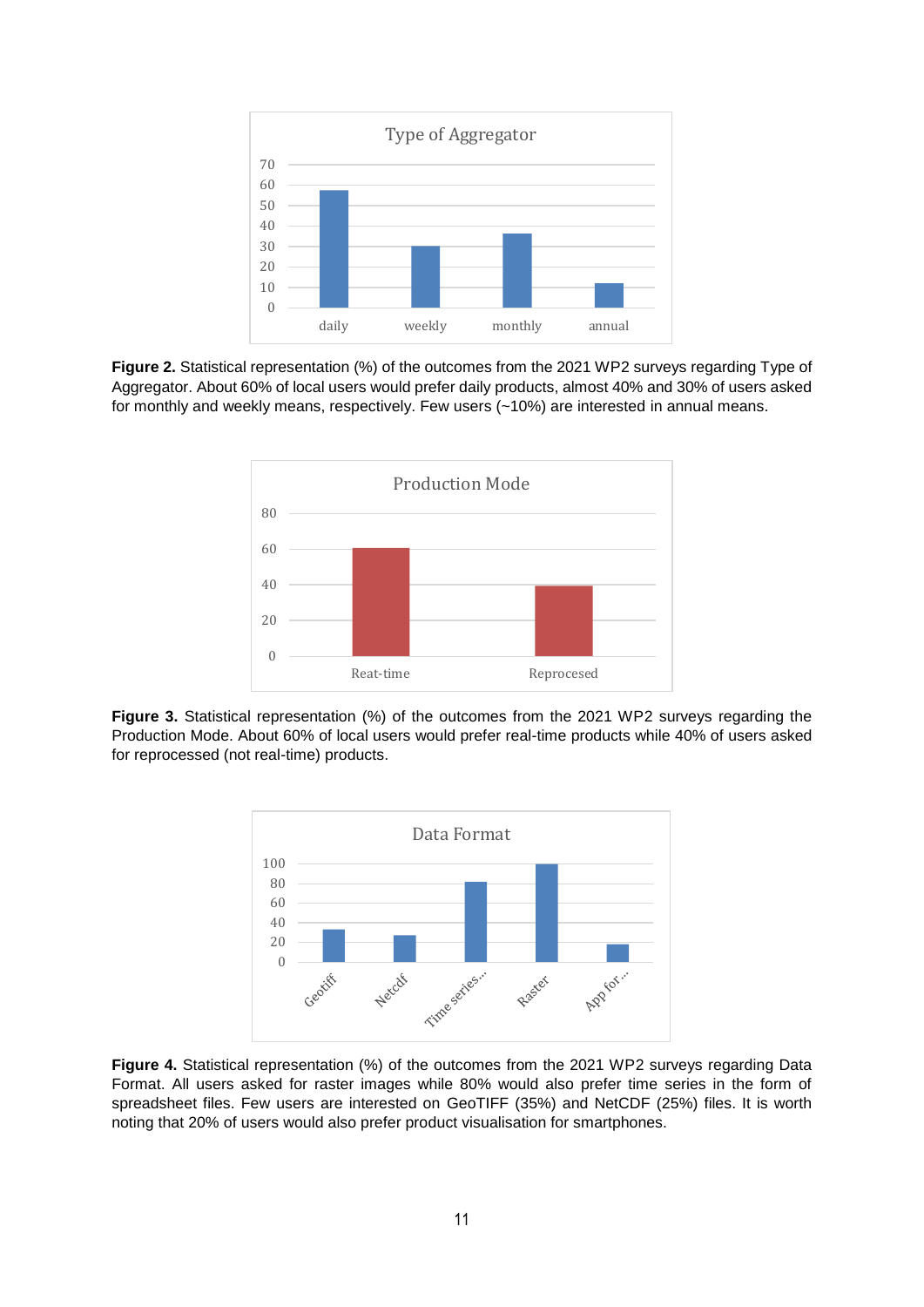All users stated that all CERTO parameters and indicators are particularly useful for coastal and transitional zones. Users that operate at national and/or international level exhibited their interest in expanding the case studies to additional estuarine systems, ensuring CERTO products will be operational in the future. Users identified two key aspects that would find benefit from CERTO products:

i) an alert system, such as a routine that analyses the daily images, highlights potential problems and sends alerts related to potential problems;

ii) to receive information of the biogeochemical characterisation of the lagoon or estuarine system, pre-analysed by local scientists, avoiding the need to deal with a large amount of data.

CERTO products may indeed represent a common line among entities and users that need to analyse the data in order to improve local management of the transitional and coastal environments. In aiming at very high spatial resolution (i.e., 10-100 m) CERTO indicators and parameters were found to be particularly suitable for supporting EU monitoring plans for both MSFD and WFD, as well as the Habitat and Shellfish Directives, confirming that the high resolution, synoptic satellite information is particularly needed for ecological studies, fishing activities and aquaculture. This implies the possibility to provide products along with specific analysis, such as inter-annual variability, trends, anomalies and/or climatologies.

#### <span id="page-11-0"></span>**4.1.1 Products and indicators for planning and management**

**Water Turbidity (TUR)** is recognised as a useful parameter, able to provide general information on water quality, including both biogeochemical elements and terrigenous suspended (or re-suspended) material. However, many users highlighted the need for a more quantitative parameter, such as Total Suspended Matter (TSM), that would assess, in a more quantitative way, issues related to geomorphological instabilities or modifications due to extreme events and, in particular, floods, surges, storms, sediment resuspension due to cruise ship traffic, etc. Estimation of TSM may also work for the assessment of the trade-off between coastal restoration and eutrophication, a topic that is crucial for those CERTO case studies that are sensitive to eco-geomorphological issues.

A specific recommendation for those two parameters (in river systems) concerned the ability to relate them to the local hydrodynamic regime of the river (i.e., velocity of the river flow or bed shear stress) and thus to have a synoptic visualisation of TUR/TSM within the fluvial channel. This information should go along with the possibility to extract time series and to recognise anomalies, with respect to a given climatology within the estuaries and lagoons. A further improvement of TUR and TSM parameters is the estimation of grain-size distribution of suspended material.

**Maximum turbidity zone indicator** was found particularly suitable for all users. For instance, this indicator would fit in the Venice lagoon for the assessment and monitoring of impacts related to the activation of MOSE, i.e., the dam system that prevents the city of Venice from flooding events. In estuarine case studies this index is useful for relating river hydrology to the activation (release) of upstream dams as well as for monitoring the morphodynamics of river backs and mouths. This index is also useful to study spatial and temporal variation of coastal plumes and will complement the information needed for improvement of daily management of dredging activities. Finally, users stated that such an index would help identify areas with high sediment deposition/clogging tendencies of channels and lakes.

Users pointed out that dredging is one of the most crucial activities that significantly affects the estuarine hydro-morphology, although the spatial effect of resuspension nowadays tend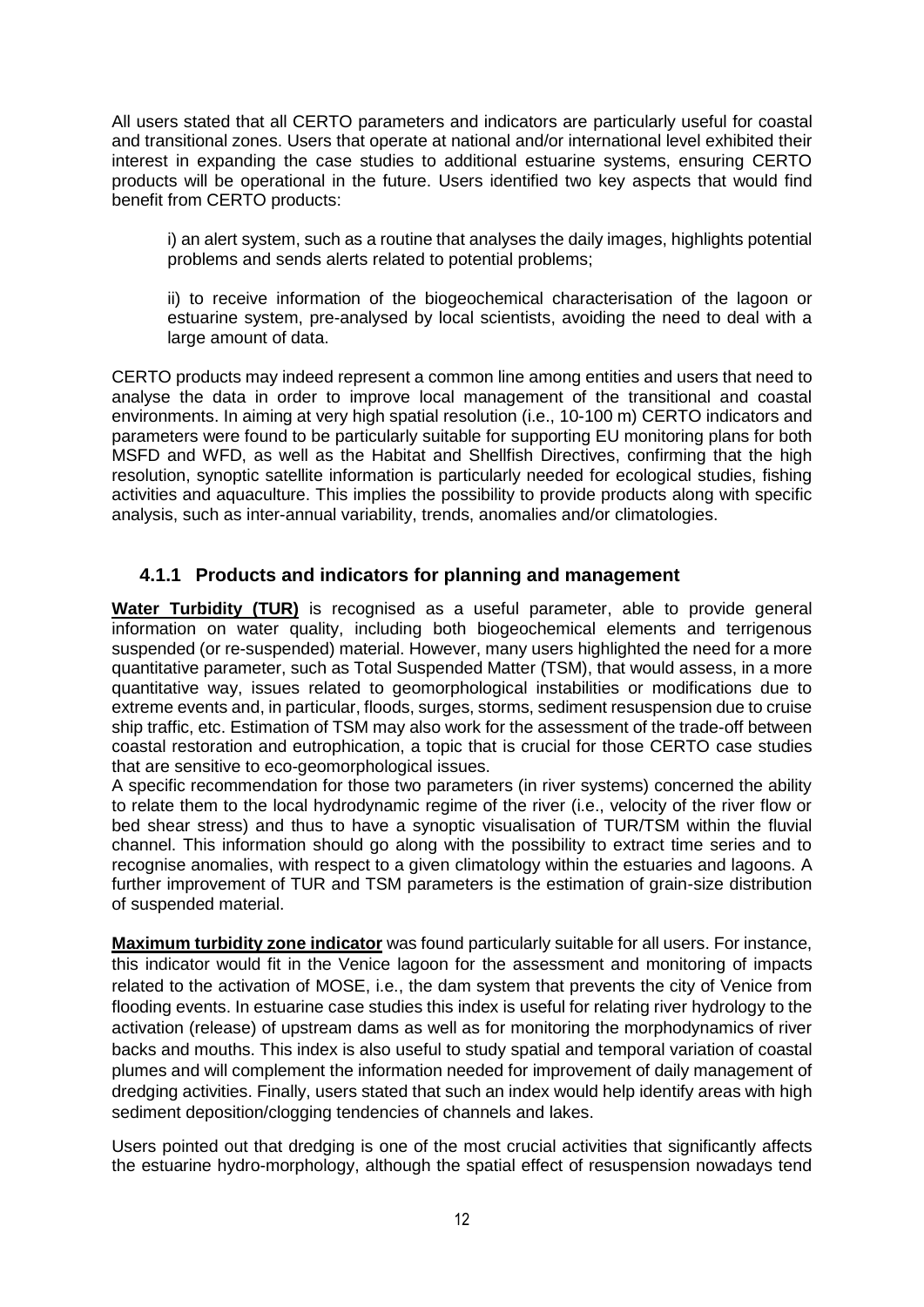to be limited with suction systems. Despite this, it is often difficult to know, for instance, where dredging occurs, for how long, how deep the dredging is, etc. The **dredging indicator** designed in CERTO is expected to address these points, thus helping local management. This should include the ability to detect patterns at high spatial resolution, that is, to highlight pixels with potential morphodynamical unbalance by comparing daily data with the overall characterisation of the specific location (i.e., anomaly of the pixel with respect to a climatology). Maps with identification of potential problems (i.e., anomalies) would be useful for associated alert systems. A key improvement of the dredging indicator would be the subsequent information on the release of materials to coastal and offshore waters.

#### <span id="page-12-0"></span>**4.1.2 Products and indicators to support EU policy**

**Chlorophyll-a concentration (CHL)** is confirmed to be the most useful parameter, mandatory for any monitoring activity to support EU Directives such as MSFD and WFD, as well as for aquaculture activities. Moreover, CHL is crucial, when combined with in situ data, for model validation and assimilation. Also, for this parameter, users explicitly demanded a high resolution (i.e., from 10 to 50 m) synoptic visualisation within estuaries and lagoons. This information should go along with the possibility to extract time series, to recognise anomalies respect to a given climatology, and to easily visualise information on water quality within estuaries and lagoons. A crucial improvement for this parameter would be the provisioning of an optical depth, which represent key information for model validation and assimilation.

**Chlorophyll-a 90th percentile (CHL P90)** was recognised by users to be particularly useful to detect spatial patterns of eventual biogeochemical anomalies within estuaries and lagoons, also supporting EU monitoring plans for both MSFD and WFD if application is achieved for coastal and offshore waters as well. On coastal and lagoon environments, CHL P90 is recognised by users as a key indicator for water quality that uses indicated "may help understanding where the best fishing areas are" and "it can indicate low water levels or stagnant water, also in the light of global change or anthropogenic effects". Indeed, based on the results shown for the Danube Delta - Razelm-Sinoe lagoon system, values that exceed the P90 marked well anomalous climatic conditions and changes in hydrologic conditions. A potential issue for the development (and use) of this indicator is the lack of a significant statistical record; in case the statistical record is not robust enough, maps and time-series of CHL anomaly (at weekly basis) might be a good option for several users, as far as the provisioning of the information is operational.

**Phytoplankton bloom phenology index** was recognised by local users as an innovative tool, potentially useful for further development of WFD and MSFD indicators if its application is achieved for both coastal and offshore waters. Moreover, users stated that it could be key for the Bathing Water Directive, due to its ability to recognise cyanobacteria blooms, and it may provide indication of oxygen levels in water, and indicates stagnant or shallow water in those environments that experience significant blooms. Some users pointed out that the information provided by this indicator should go along with additional parameters, such as sea surface temperature and salinity, in order to diagnose cause and effect of bloom dynamics. In this regard, the indicator would need to be presented in a high-level fashion, associated to some analysis.

### <span id="page-12-1"></span>**4.2 Presentation of SESVI and discussions**

Although most of the users stated that they would be directly interested on the development of SESVI, the surveys did not yet receive mature suggestions regarding SESVI indicators. Nevertheless, SESVI itself was perceived as a very useful tool for connecting the dots between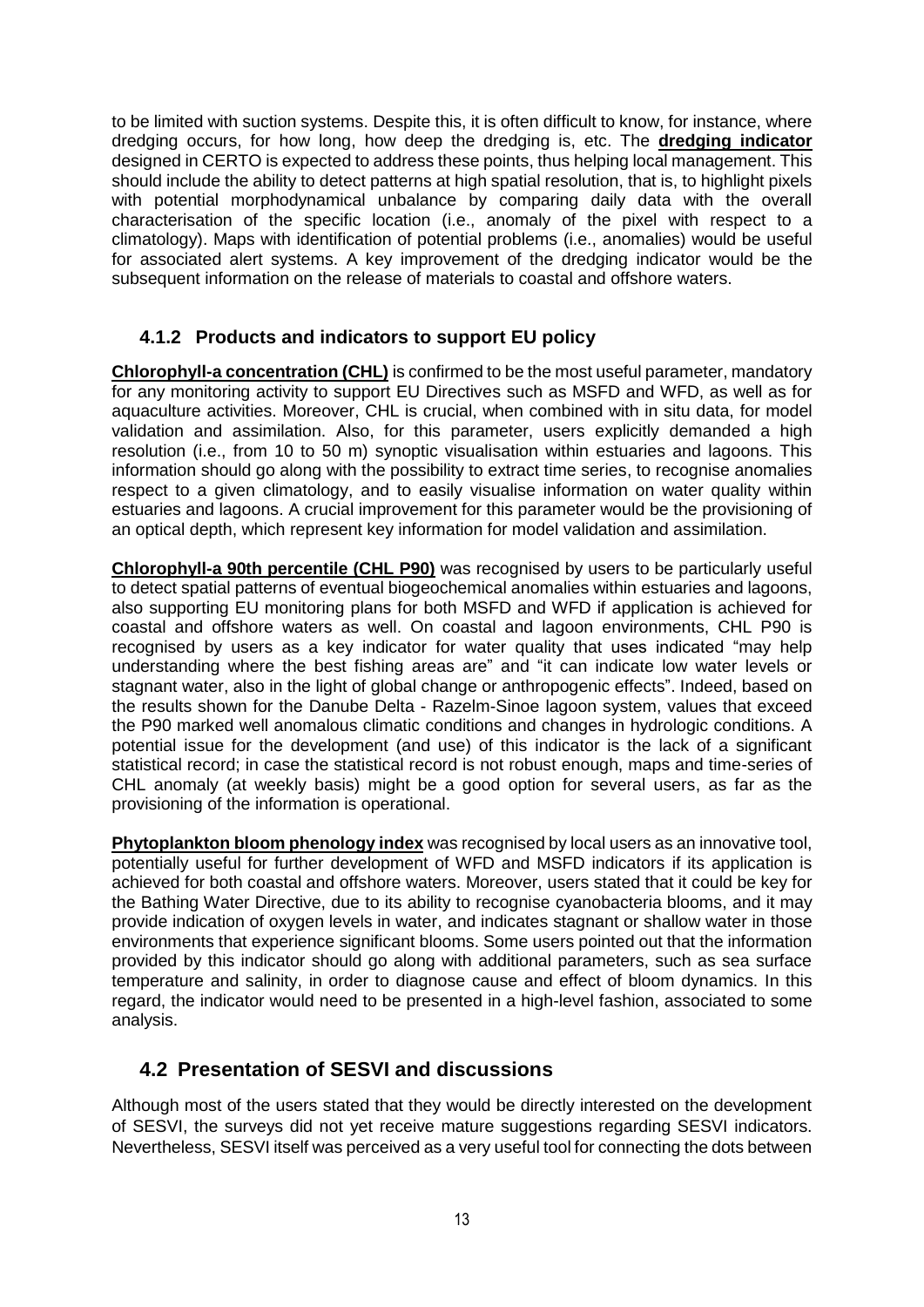social and ecological changes. All indicators that define Exposure, Sensitivity, and Adaptive capacity in the Vulnerability Assessment were found to be suitable.

One issue that we recorded is that, for some users, some of the indicators are too complex and may not fully represent the social-ecological status of the case study environment. For instance, the GDP may change significantly from one area to another area in the same region. Users, in general, recommended to take particular care on data sourcing. Regarding Exposure, crucial indicators that could be eventually added are related to the increase of alien species (e.g., seagulls and other birds) as well as to the increase of tourism activity, which was found to be a triggering issue for socio-ecological, significant modification. These points highlight that, in practice, SESVI and such complex indicators are best undertaken by local downstream service providers who are very familiar with local conditions.